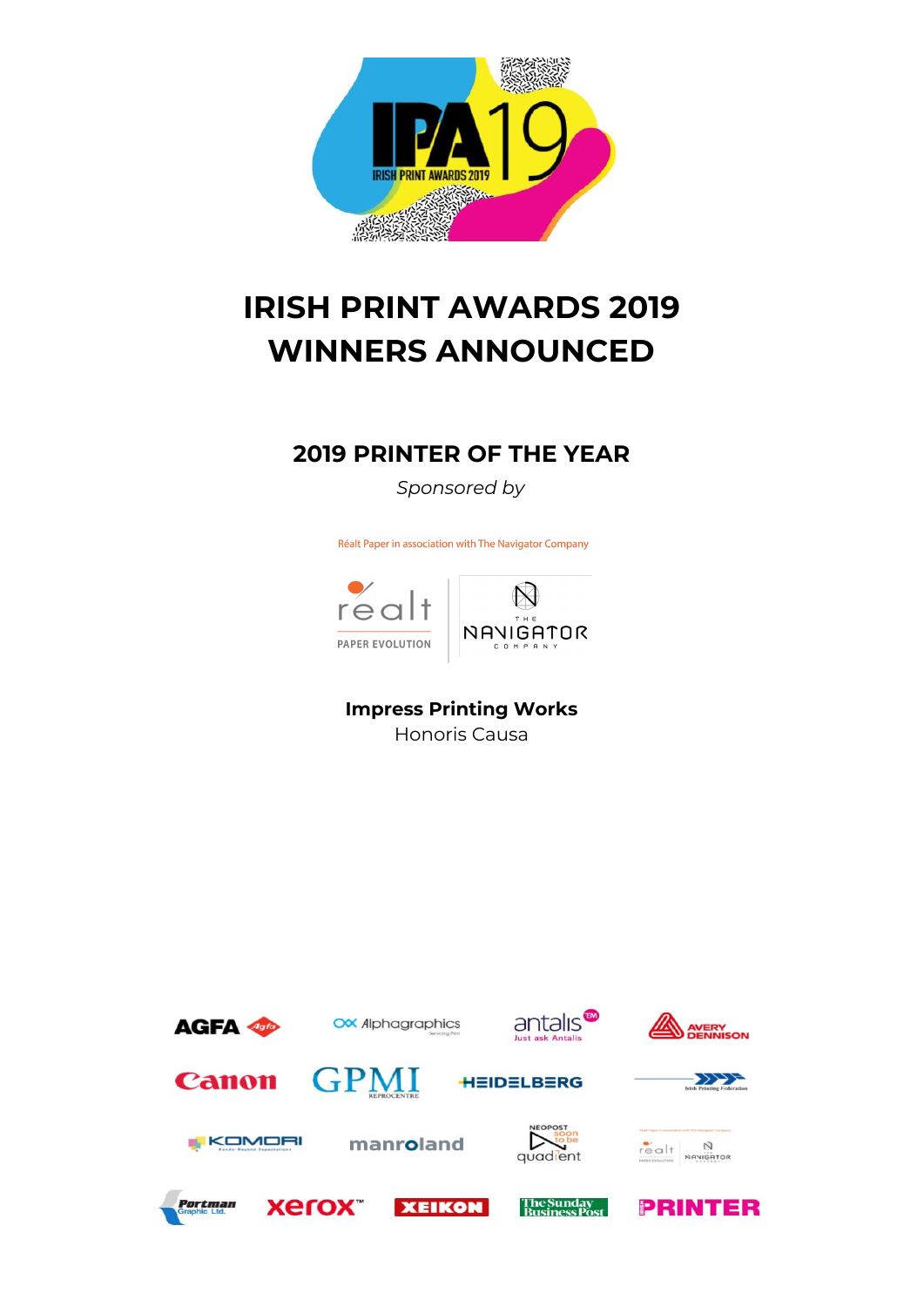

#### **LIFETIME ACHIEVEMENT AWARD**



**Bill Smyth** CCL Ireland

# **Best Supplier Customer Service Team**

**Réalt**

# **Print Media Apprentice of the Year- NI Level 2**

**Gareth McClenaghan** Belfast Metropolitan College / Boxpak

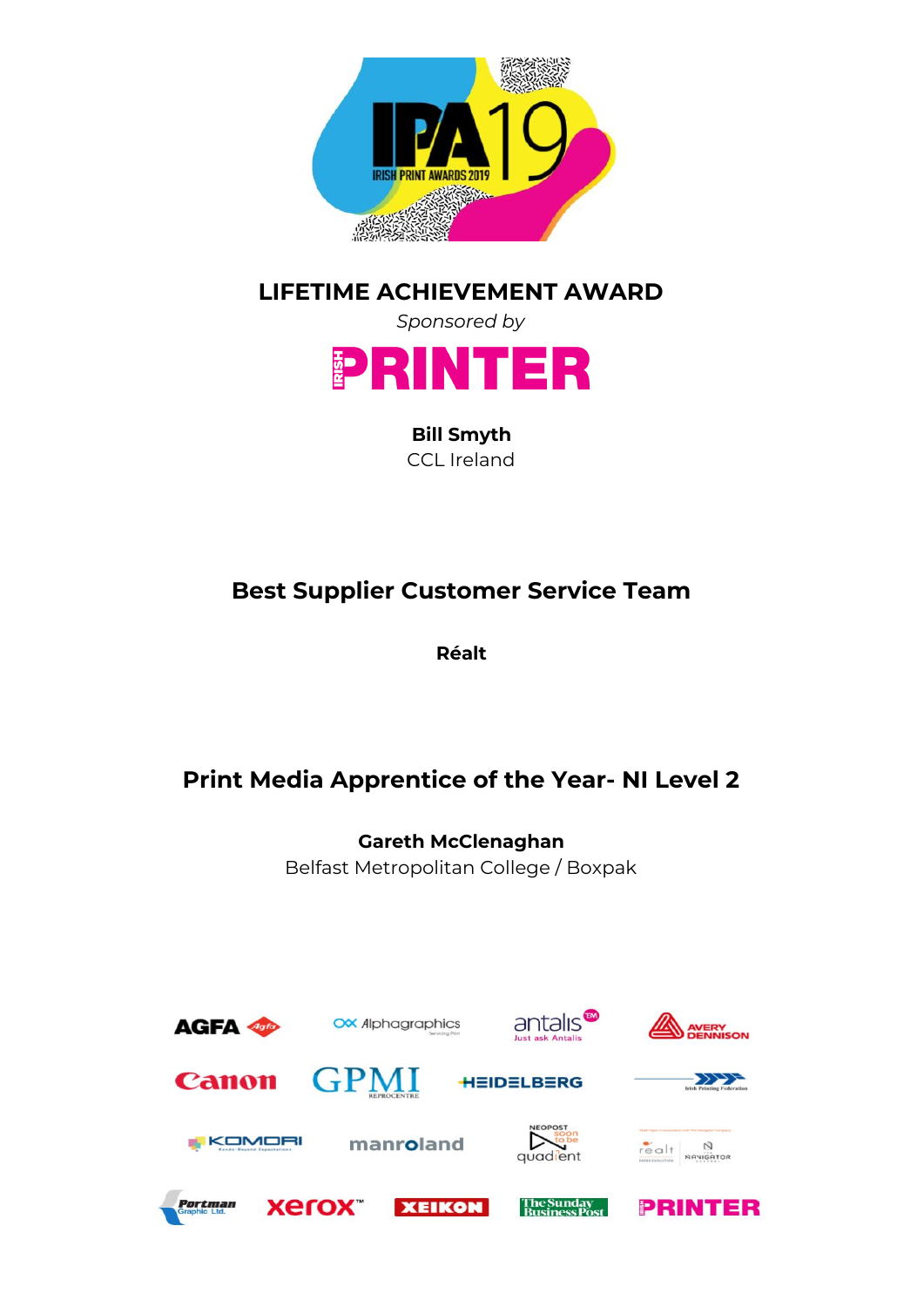

#### **Print Media Apprentice of the Year- NI Level 3**

**Jonathan Grattan MSO** 

### **Print Graduate of the Year**

**Niamh Naughton** TU Dublin

#### **Wrap Printer of the Year**

**Sign Finch** Mitchell Macadam Scania Wraps

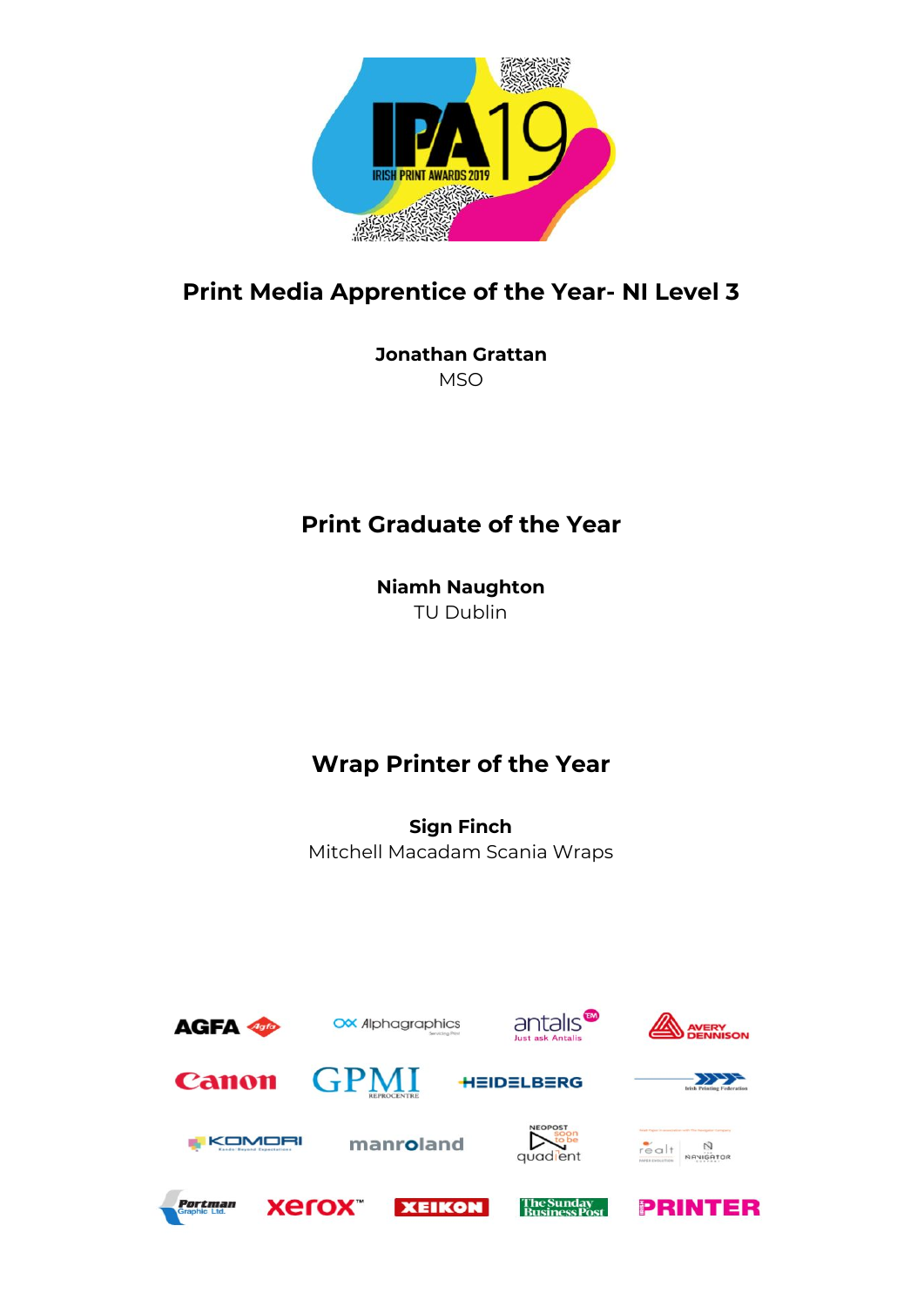

#### **Small Printer of the Year**

*Sponsored by*





#### **Overall**

**Plus Print** THINKHOUSE Flash Newsletter

### **Connacht**

**Triest Press CLG** Roscommon Award

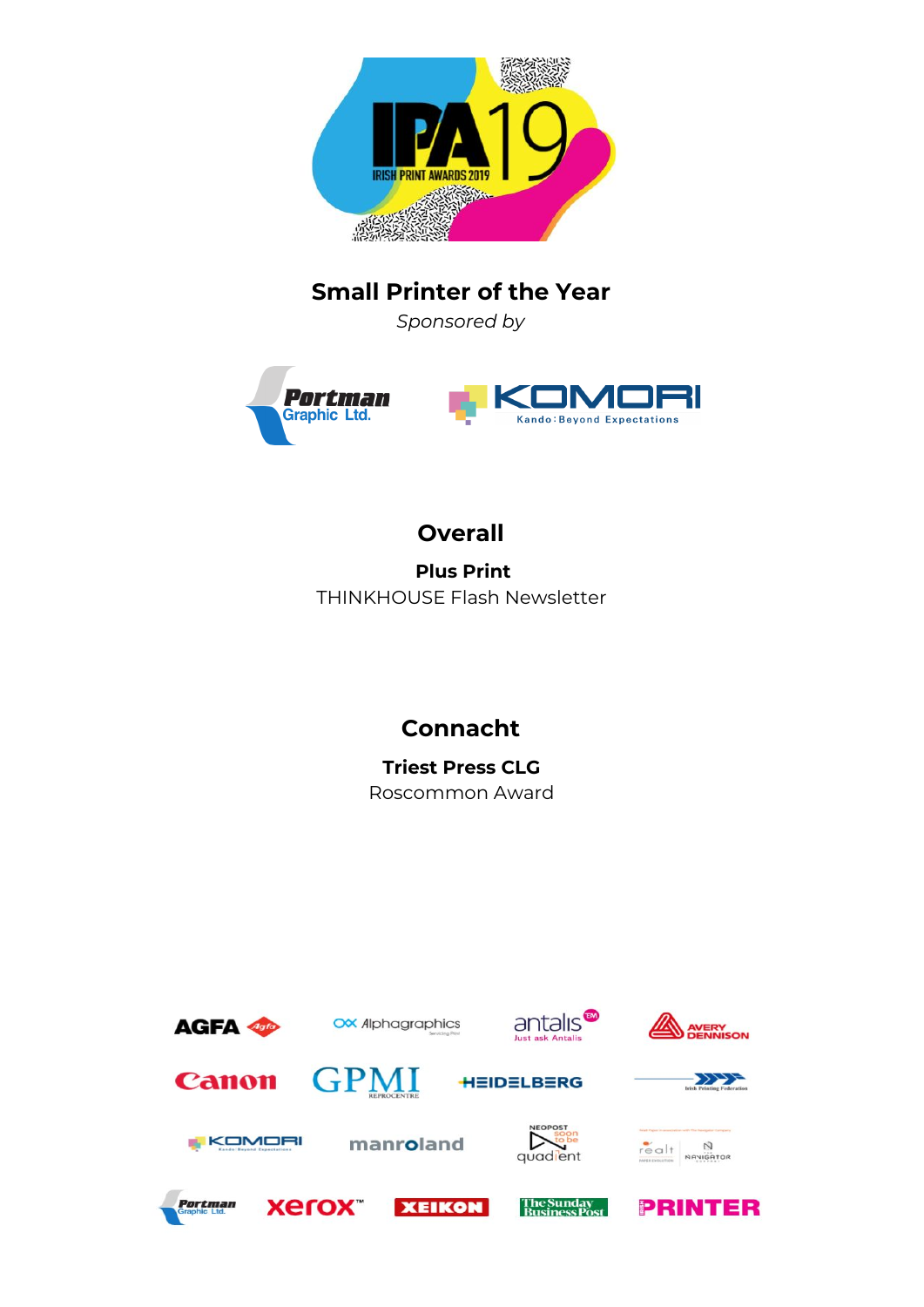

### **Leinster**

**Plus Print** THINKHOUSE Flash Newsletter

# **Munster**

**The Label Factory** Eight Islands Spiced Caribbean Rum

# **Ulster**

**Ballyprint** Great Design Deserves Great Print

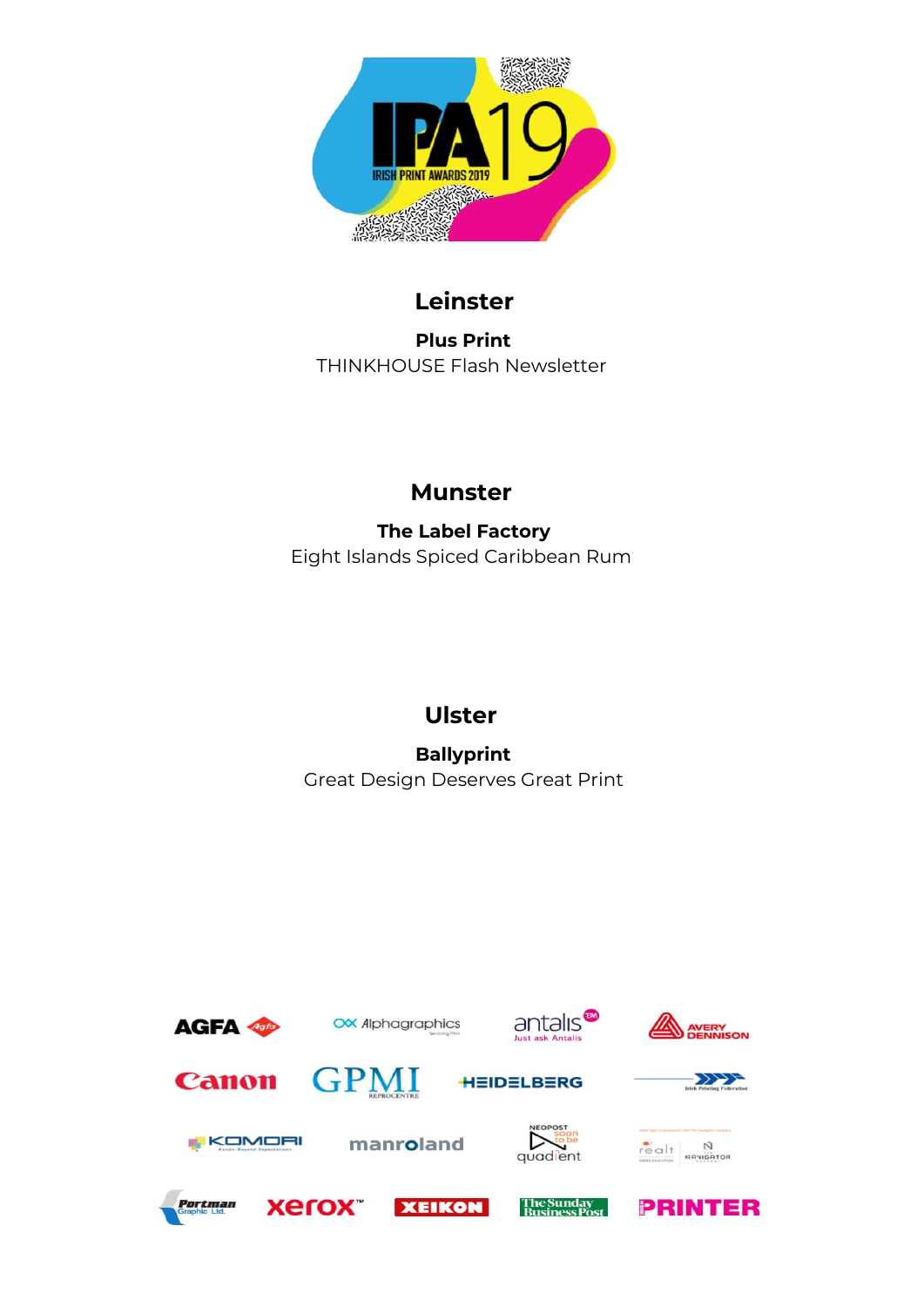

**Special Packaging Printer of the Year**

*Sponsored by*



**Esmark Finch** Isobel Egan Ceramics Presentation Box

# **Sheetfed Colour Offset Printer of the Year**

*Sponsored by*



**Plus Print** Institute of Banking

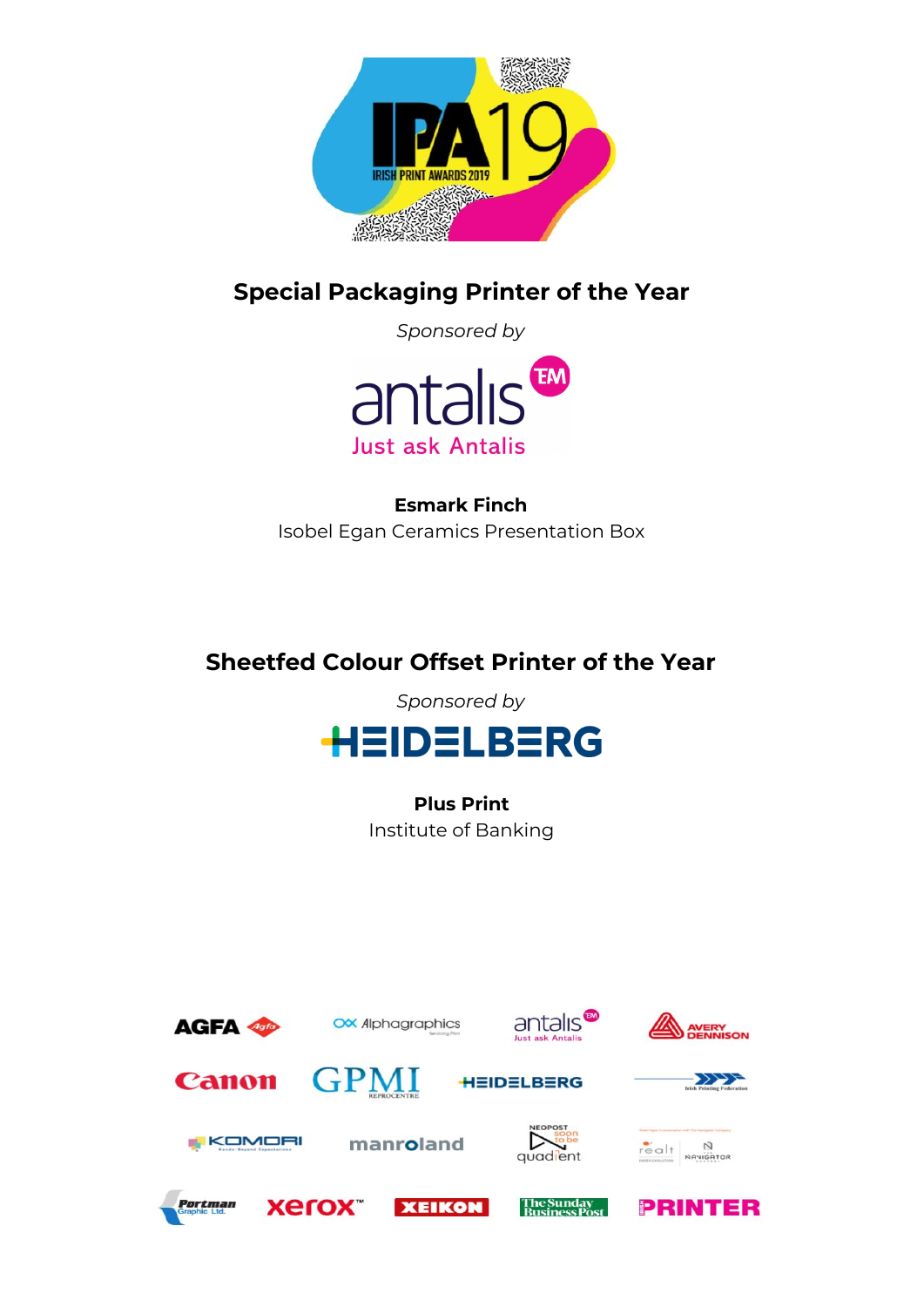

#### **Self Adhesive Roll Label Printer of the Year**

*Sponsored by*



#### **Watershed Group** Graham Norton Gin Label Set

# **Report & Accounts Printer of the Year**

**Print Media Services** Red Cross Annual Report 2018

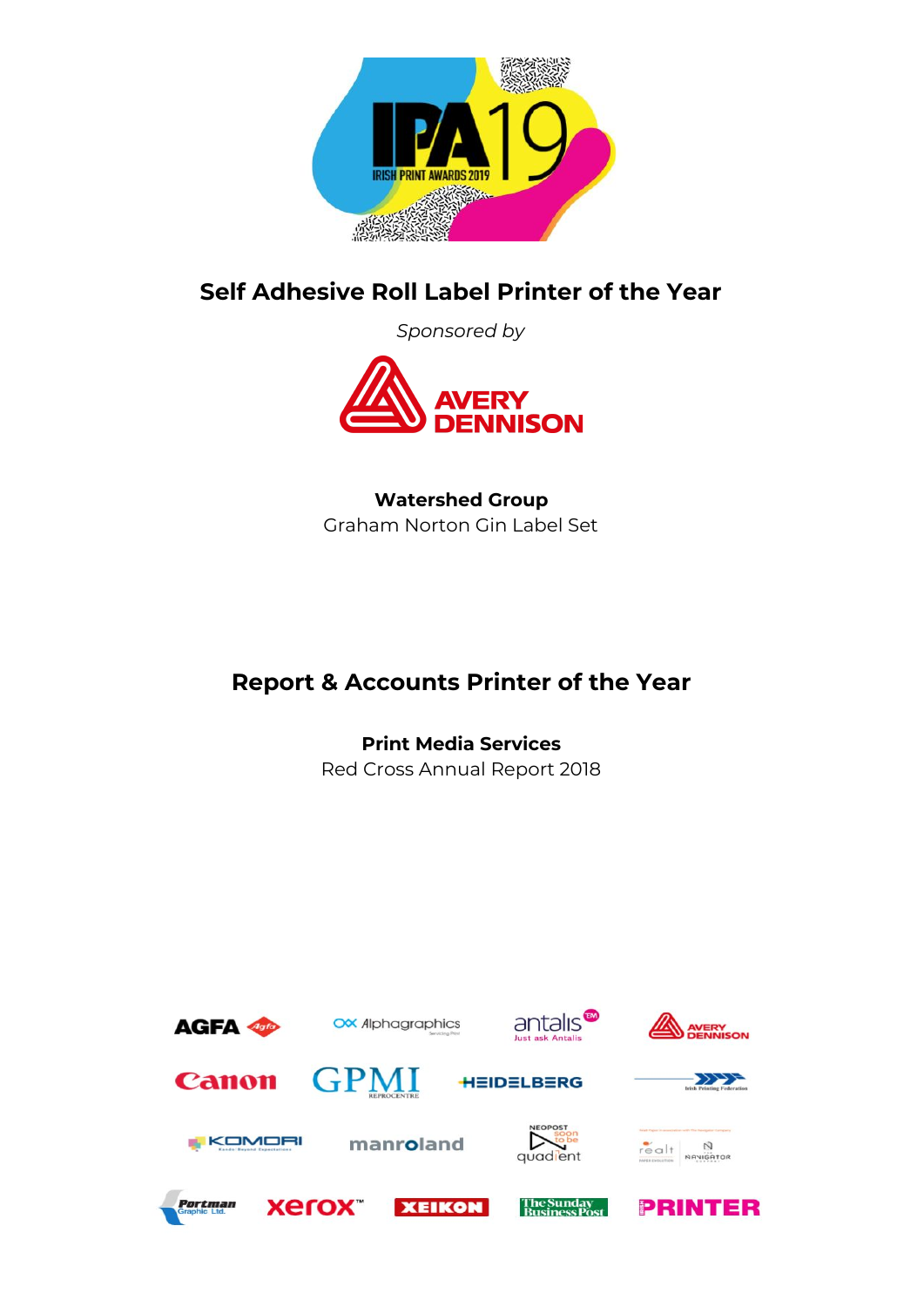

# **Print Finishing Award**

**Plus Print & PCF Print Finish** Institute of Banking

# **Out of Home Printer of the Year**

**P+D** Rapid Relief Window

### **Regional Newspaper Printer of the Year**

*Sponsored by*



**Webprint** The Southern Star

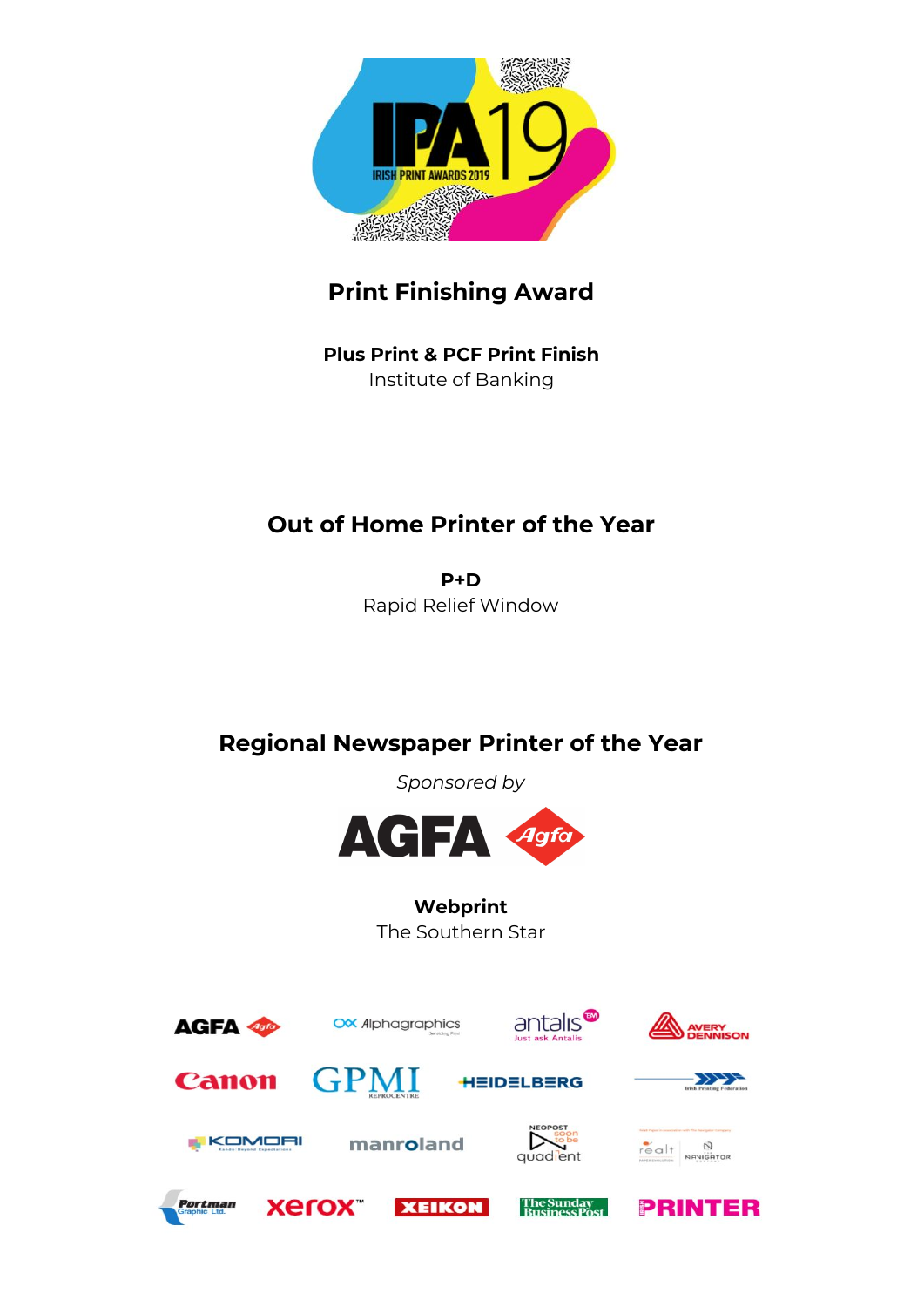

### **Best Use of Print**

*Sponsored by*



**Smurfit Kappa Display** HeartSine vTrainer

### **National Newspaper Printer of the Year**

*Sponsored by*



**Interpress N.I** Daily Mirror

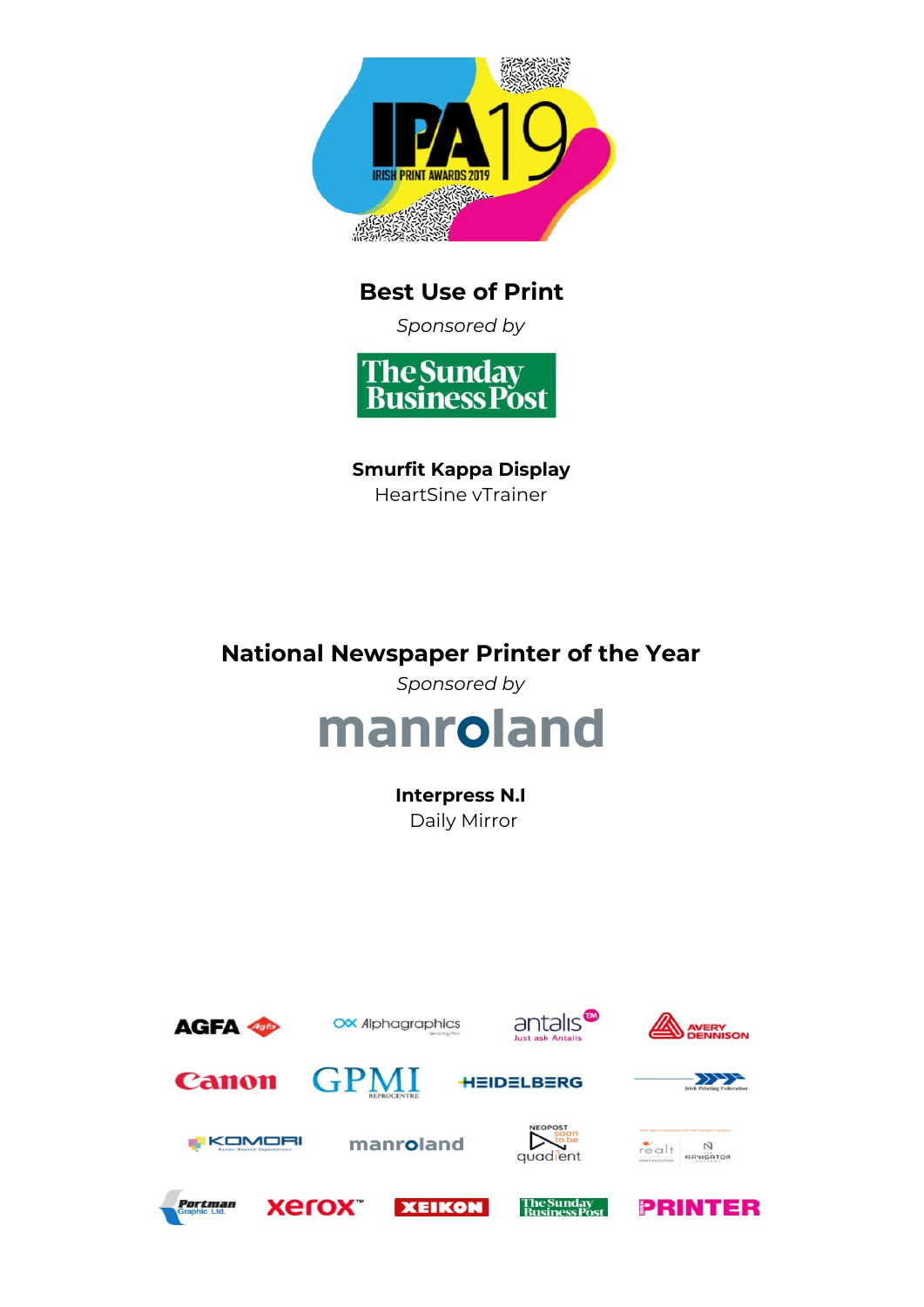

### **Magazine Printer of the Year**

**NeoGen** Be Our Guest 2019

# **Litho Packaging Printer of the Year**

**Fineprint** One Nutrition Product Packaging

# **Large Format Digital Printer of the Year**

**P+D** Seize The Denny' Campaign

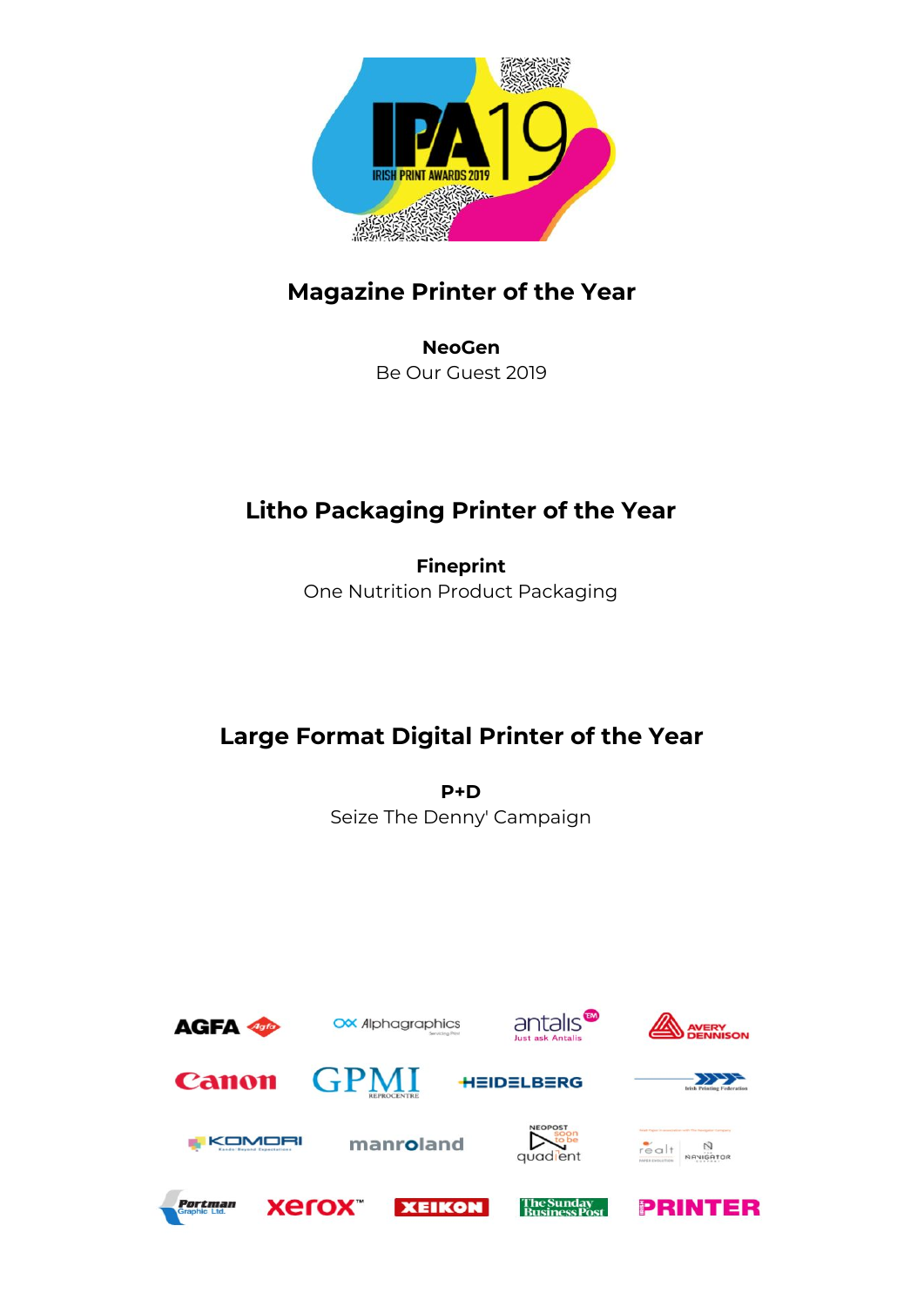

#### **Bespoke Large Format Digital Printer of the Year**

**SL Graphics Deloitte Offices**

### **Graphic Design & Print Collaboration Award**

*Sponsored by*



### **Fineprint & Brand Central**

Homeless Brochure - In Six Months A Lot Can Change

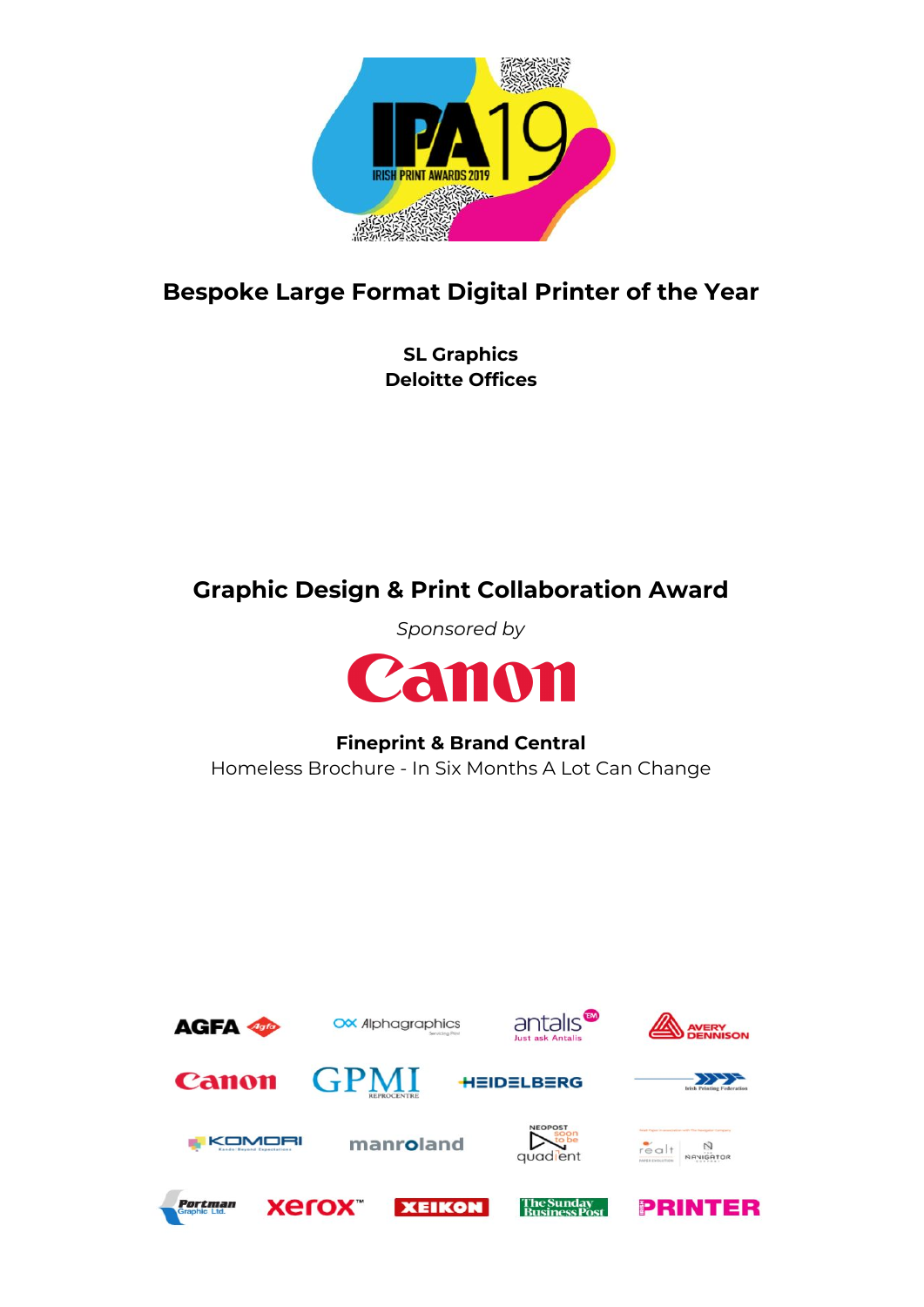

#### **Flexo Packaging Printer of the Year**

*Sponsored by*



**Alert Packaging** Alert Packaging & Jinny's Bakery

### **Digital Printer of the Year**

*Sponsored by*



**NeoGen** Forensic Science Ireland, Annual Report 2018

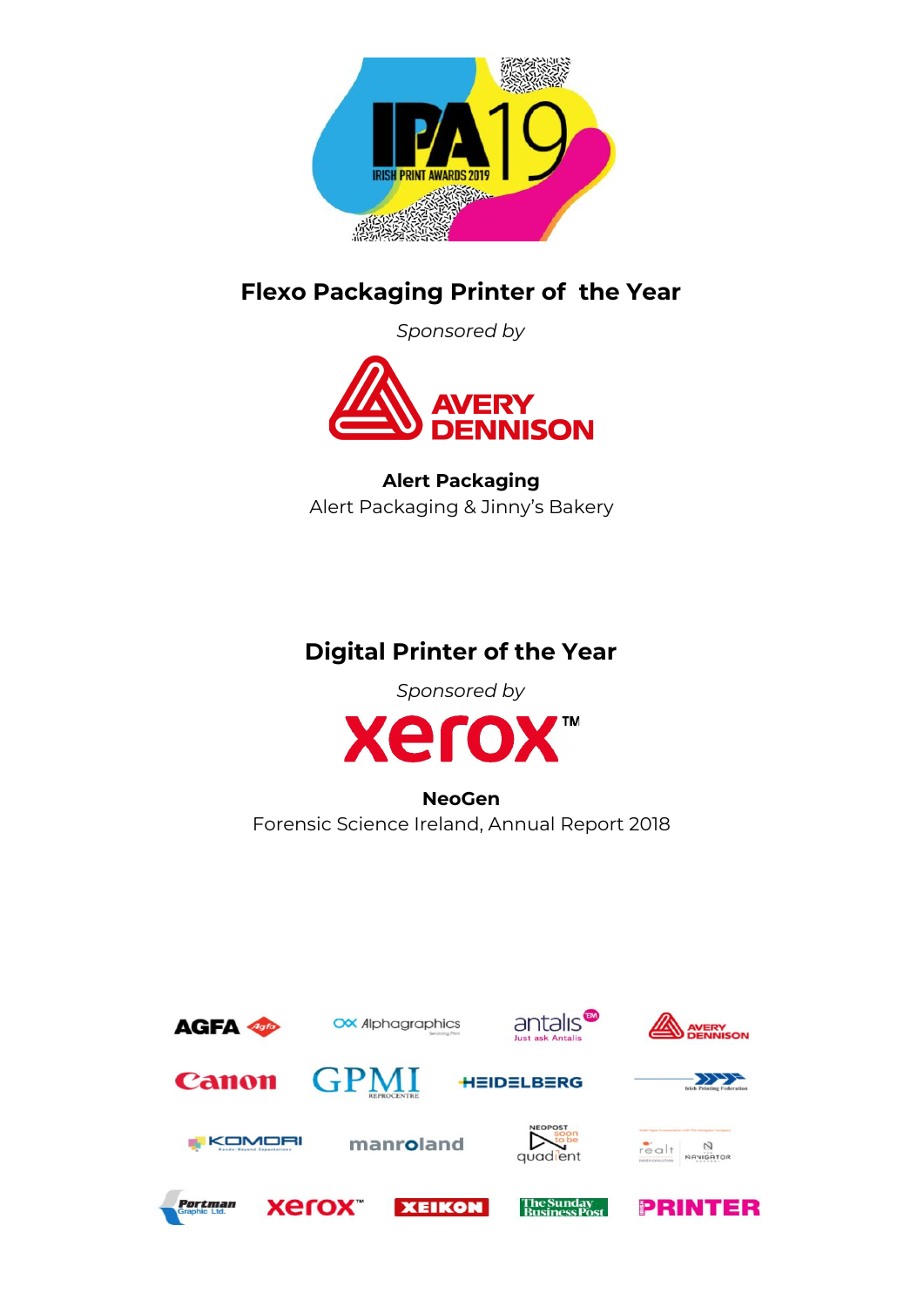

# **Digital Packaging Printer of the Year**

**Foxpak Flexibles** The Happy Pear Compostable Granola Pouches

# **Digital Print Label Printer of the Year**

*Sponsored by*



**Label World** D.W.D Irish Whiskey

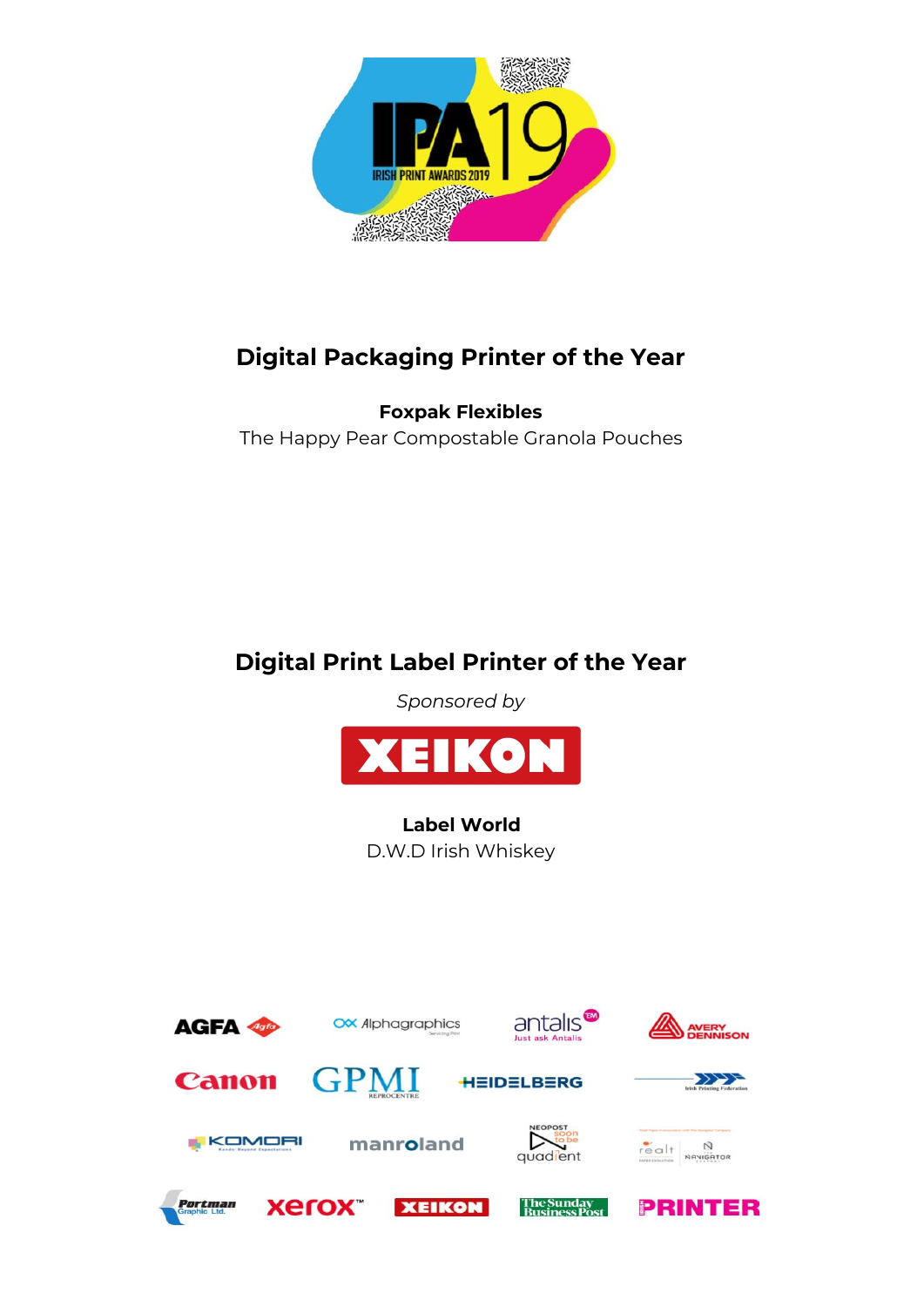

#### **Brochure Printer of the Year**

*Sponsored by*



**Fineprint** Homeless Brochure - In Six Month A Lot Can Change

#### **Book Printer of the Year**

*Sponsored by*



**Impress Printer Works** Honoris Causa